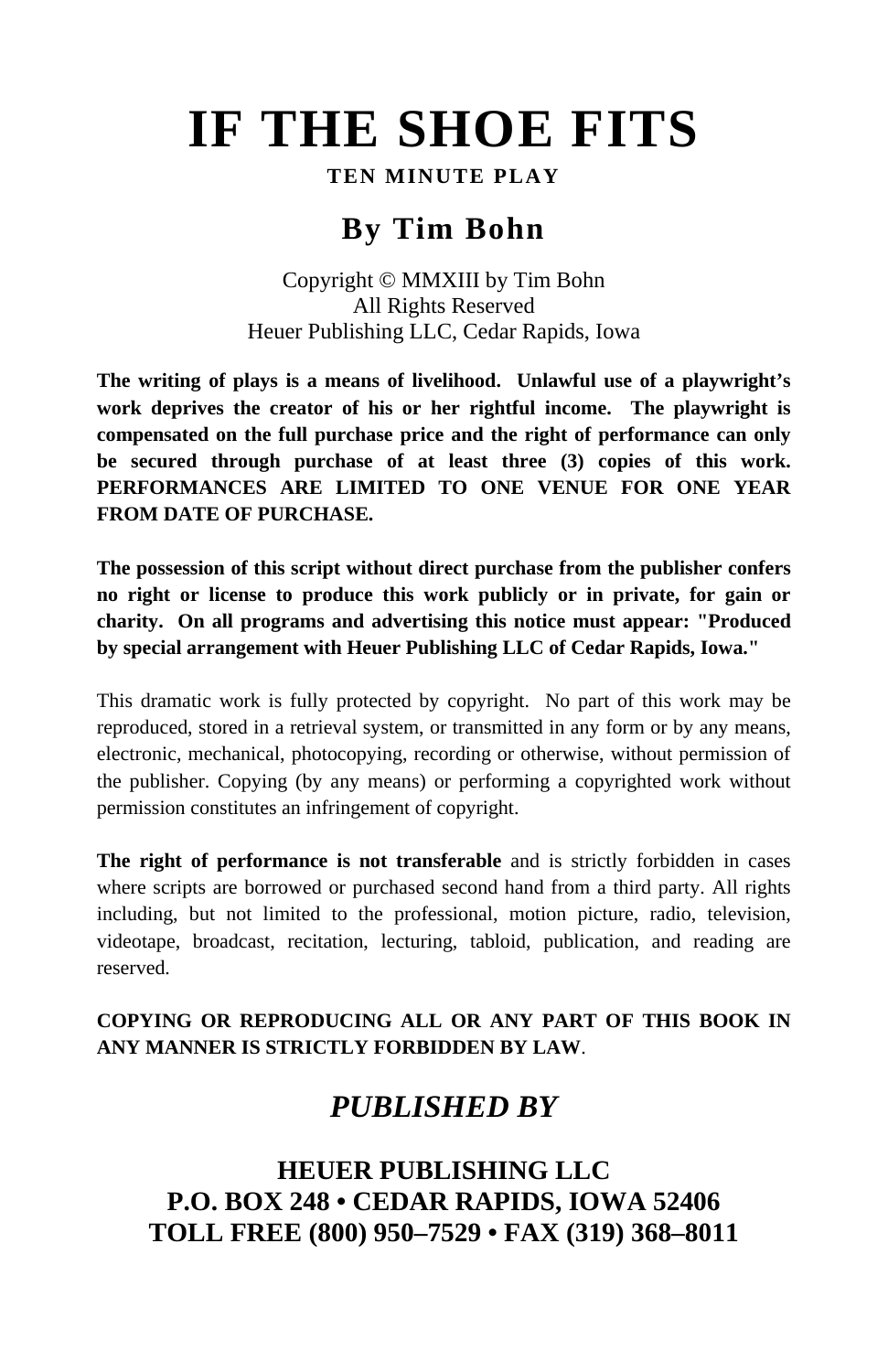# **IF THE SHOE FITS By Tim Bohn**

**SYNOPSIS:** Keith has come to buy a pair of shoes. Jejune will not only solve his shoe problems, but everything else in his life will make sense to him before she is through.

# **CAST OF CHARACTERS**

*(ONE MAN, ONE WOMAN)* 

KEITH ............................................ A young businessman. Slightly out of style, a bit disheveled, but promising.

JEJUNE ........................................... Perfect. Statuesque, elegant, well– dressed, perfect make–up, composed in every way. She sells shoes. XNOPSIS: Keith has come to buy a pair of shoes. Jejune will not only<br>ve his shoe problems, but everything else in his life will make sense to<br>m before she is through.<br>CAST OF CHARACTERS<br>(ONE MAN, ONE WOMAN)<br>EITH ..........

## **SETTING**

An upscale shoe store. No shoes are visible. A single chair occupies the stage.

*THIS SCRIPT IS PROVIDED AS A COURTESY FOR INTERNET READING. NO PERFORMANCE RIGHTS CONVEYED*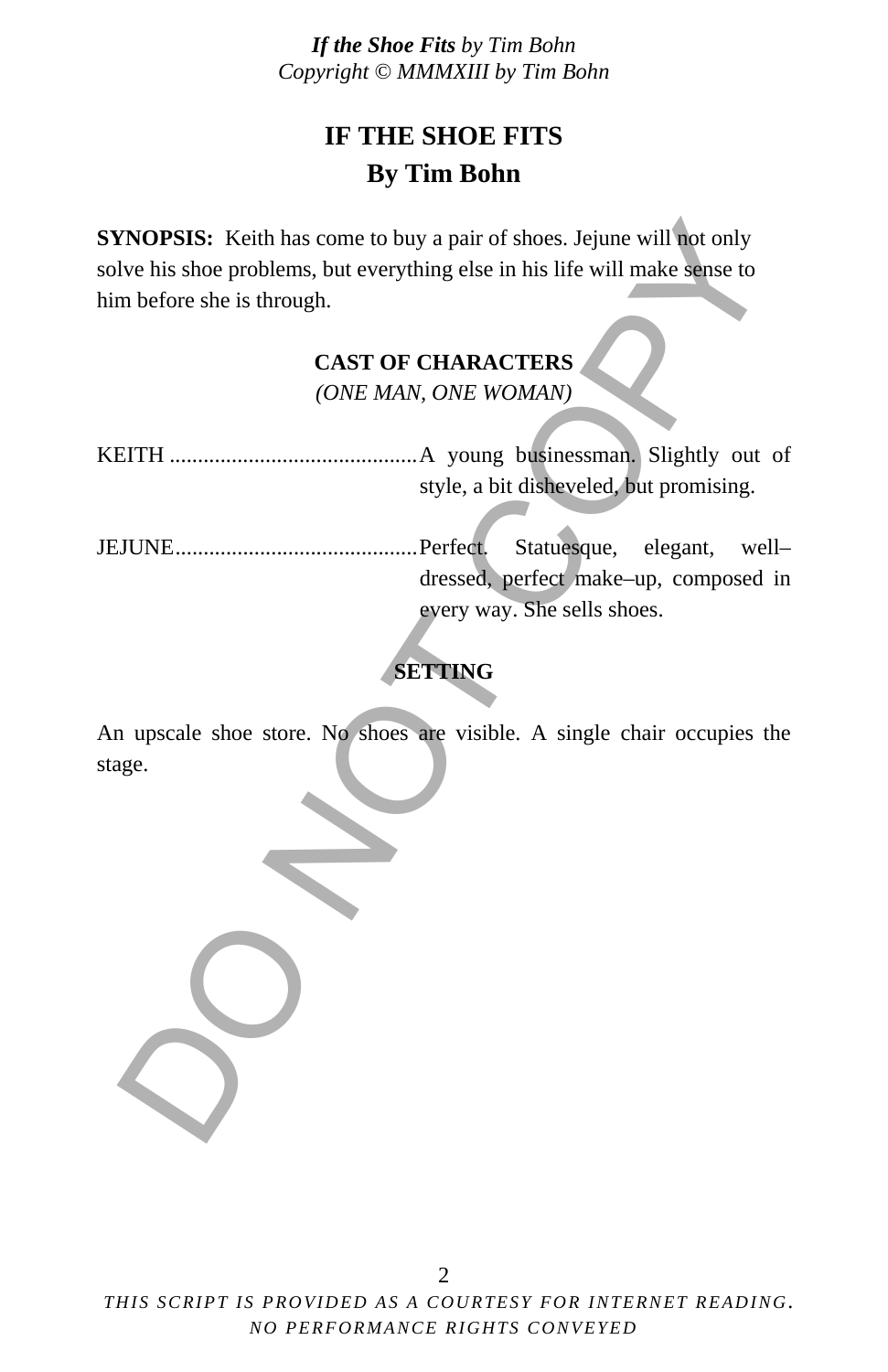## *AT RISE:*

*KEITH enters the store. He looks around a bit, sees there are no shoes and starts to leave. JEJUNE appears and stops him.* 

- **JEJUNE:** Good afternoon, sir. My name is Jejune, I am here to serve you.
- **KEITH:** Yeah, sorry, I was looking for a shoe store. The sign outside said…well, my French ain't so good–
- **JEJUNE:** *Ajustement parfait Shoes to fit your life. Ajustement parfait* means "perfect fit" and that's exactly what we do. We fit the shoe to you.

**KEITH:** But, you haven't got any, ya know, shoes in here.

- **JEJUNE:** I assure you, sir, we have a wide selection. Please sit down and we can get started.
- **KEITH:** I just wanted to browse, you know?
- **JEJUNE:** Please, sir. What is your name? Mister…?
- **KEITH:** Oh, call me Keith I guess. June? Is that what you said your name was?

**JEJUNE:** Jejune.

- **KEITH:** Jejune? I suppose that's French too?
- **JEJUNE:** Please, sit. *(He does.)* Yes, it is French. An ill–fitting name my parents stuck me with, but it has driven me to be who I am today. **EJUNE:** Good afternoon, sir. My name is Jejune, I am here to ser<br>you.<br>
SUNE: Correct ETH: Yeah, sorry, I was looking for a shoe store. The sign outside<br>
Staid...well, my French aint so good-<br> **DOME:** Ajustement partait -

**KEITH:** Who is that?

- **JEJUNE:** Why, I am the proprietor of the finest shoe store in all the world. Shall we get started?
- **KEITH:** Uh, sure, yeah. I was looking for some loafers, probably brown–
- **JEJUNE:** Please, let's not get ahead of ourselves. Tell me about who you are.

**KEITH: What? Hiust want shoes.** 

**JEJUNE:** Shoes are the foundation of your life, the bedrock on which you stand all day. Please do not minimize the importance of shoes.

**KEITH:** I didn't mean to…you know…minimize my bedrock. It's just, well…it's just shoes.

**JEJUNE:** Maybe you have come to the wrong store.

**KEITH:** Excuse me?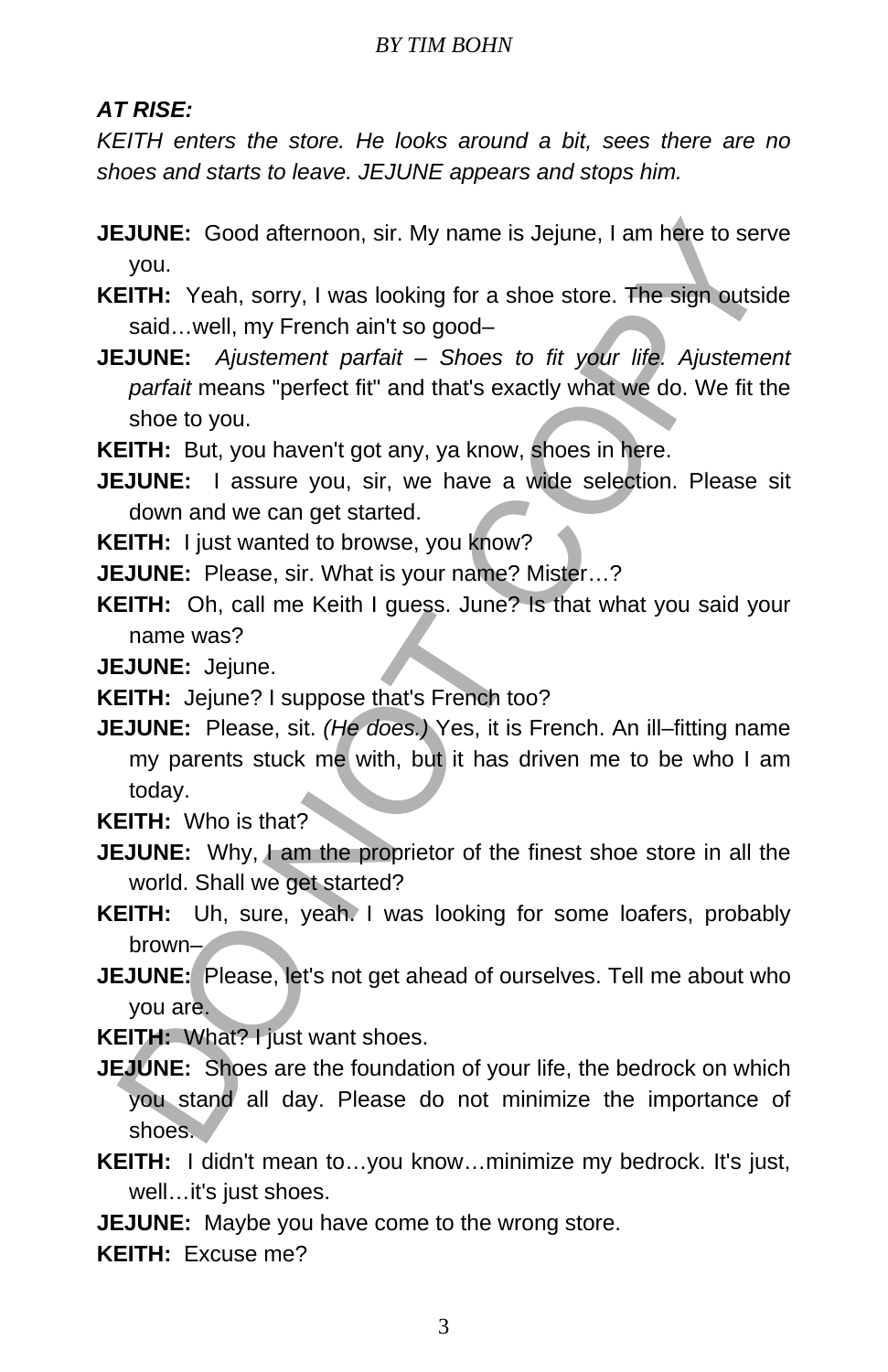**JEJUNE:** Perhaps it's best you left, Keith. If you are simply looking for a pair of brown loafers in which to plod your way through life, I'm certain you can get a bargain at the Shoe Corral at the mall.

**KEITH:** That's where I got these shoes.

**JEJUNE:** I know.

**KEITH:** How did you–

**JEJUNE:** I'm disappointed in you, Keith. Please leave.

- **KEITH:** Okay…sorry. *(KEITH rises and heads for the exit.)*
- **JEJUNE:** If you decide you want more, you know where to find us. *Au Revoir. (JEJUNE exits into the bowels of the store. KEITH can't bring himself to leave. After a moment he calls to her.)* EITH: That's where I got these shoes.<br>
EITH: How did you-<br>
EITH: How did you-<br>
EITH: Okay...sorry. (*KEITH rises and heads for the exit.*)<br>
EITH: Okay...sorry. (*KEITH rises and heads for the exit.*)<br>
And Revoir. (*JEJUNE*

**KEITH:** Jejune! Wait!

*JEJUNE appears, perfectly composed.* 

**JEJUNE:** Good afternoon, Keith. I am here to serve you. Won't you please have a seat and we will begin.

**KEITH:** Will do. *(KEITH anxiously sits and waits while JEJUNE circles, appraising him.)*

- **JEJUNE:** Tell me, Keith. What do you do?
- **KEITH:** Well, I'm an actuary for Fidelity Life down the street. What that means is that I–
- **JEJUNE:** No, Keith, not your job. You. What do you DO? What is your passion?

KEITH: I, uh, well, I go to movies.

**JEJUNE:** Is that the engine that drives you? Your reason for life?

**KEITH:** Reason... is this really necessary for a pair of-

**JEJUNE:** Please, don't go down that road again.

**KEITH:** Sorry. Let's see. I guess music is kinda important to me. **JEJUNE:** Go on.

- **KEITH:** Yeah, you know, I spend a lot of time alone and I always have music going at my desk, in my car, on my iPod…
- **JEJUNE:** Not just background music? Do you listen to anything in particular?
- **KEITH:** I've always been interested in the blues, and its derivatives, you know like rock and roll, especially like Led Zeppelin and Janis Joplin.

4

*THIS SCRIPT IS PROVIDED AS A COURTESY FOR INTERNET READING. NO PERFORMANCE RIGHTS CONVEYED*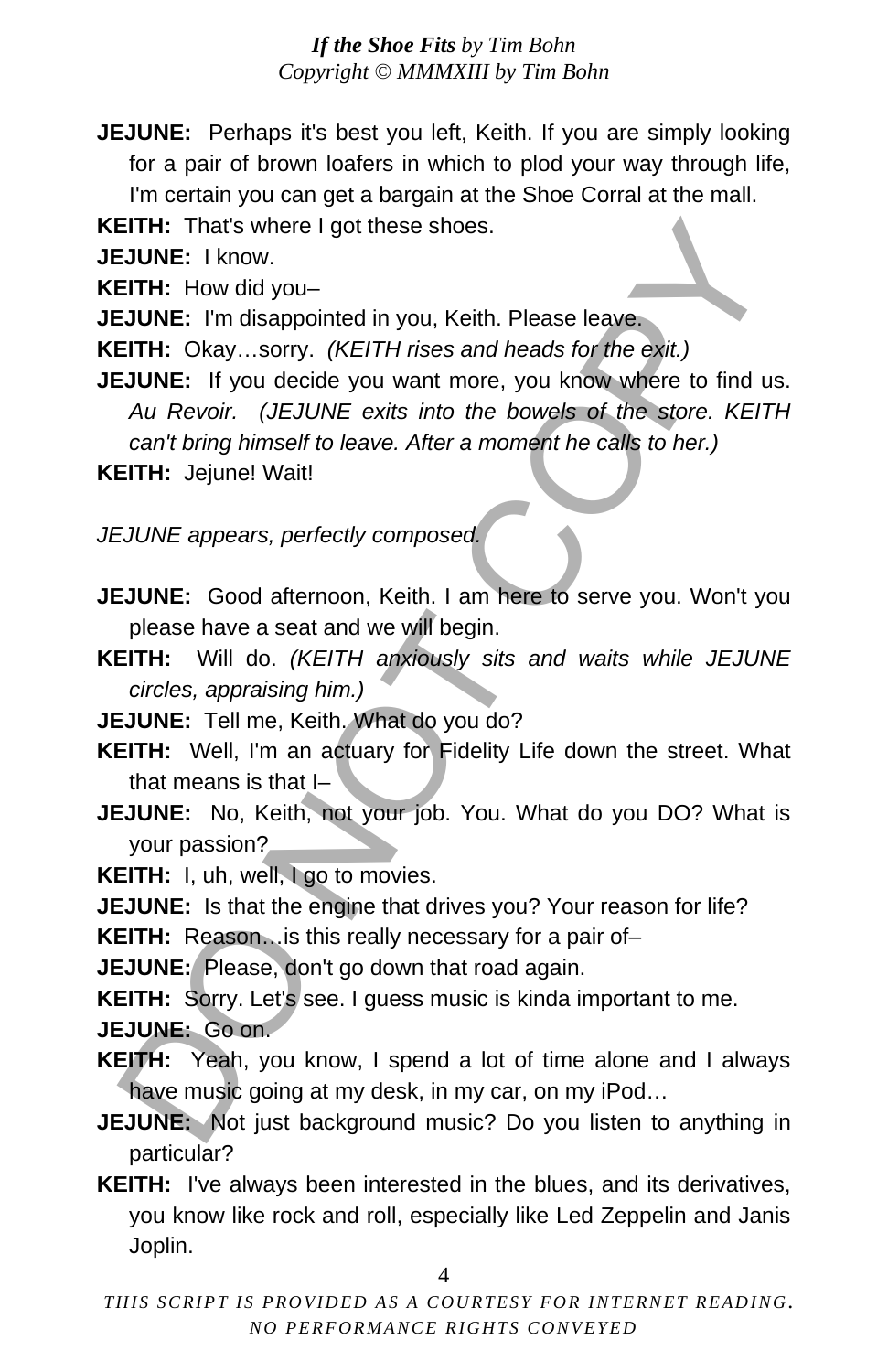#### *BY TIM BOHN*

**JEJUNE:** More so than the original blues musicians?

**KEITH:** I wouldn't say that–

**JEJUNE:** Delta blues? Lead Belly? Or Chicago blues…?

**KEITH:** I prefer the Delta blues. But as I said, the derivatives are also…That reminds me, I do like to travel. I go to as many concerts as I can, especially blues festivals. New Orleans, Chicago, Memphis… also...That reminds me, I do like to travel. I go to as ma<br>concerts as I can, especially blues festivals. New Orlean<br>Chicago, Memphis...<br> **CITH:** How did you...?<br> **EITH:** How did you...?<br> **EITH:** Married? Yep. No children

**JEJUNE:** Excellent. You drive, I assume?

**KEITH:** How did you…?

**JEJUNE:** By the ring I assume you are married, children?

**KEITH:** Married? Yep. No children yet, someday maybe…

**JEJUNE:** Did you vote Democrat or Green in the last election?

**KEITH:** Hold on, what makes you think I didn't vote Republican?

**JEJUNE:** Brown loafers? Please.

**KEITH:** Democrat.

**JEJUNE:** Fascinating. Any food allergies?

**KEITH:** What? No.

**JEJUNE:** None?

**KEITH:** No, I said no.

**JEJUNE:** What about lactose?

**KEITH:** Well, I suppose I am a bit lactose intolerant, but nothing serious…how did–?

**JEJUNE:** Cream in your coffee. I can smell it on you.

**KEITH:** Sorry.

**JEJUNE:** Not all, I'm just observing. Your hand please?

**KEITH:** What?

**JEJUNE:** Allow me to examine your hand. *(He gives her his hand.)* Interesting. I never would have guessed.

**KEITH:** What?

**JEJUNE:** You dance.

**KEITH:** Uh, yeah…at shows, festivals. Everybody does.

**JEJUNE:** Very important information while selecting shoes. Your feet tend to over–supinate, that will cause undue wear on the sole of the shoe and will cause back pain.

**KEITH:** Over–supi…what?

**JEJUNE:** The outside edge of the sole of your shoes wears more quickly than the inside edge, correct? As the sole wears, that issue is exacerbated and can cause injury.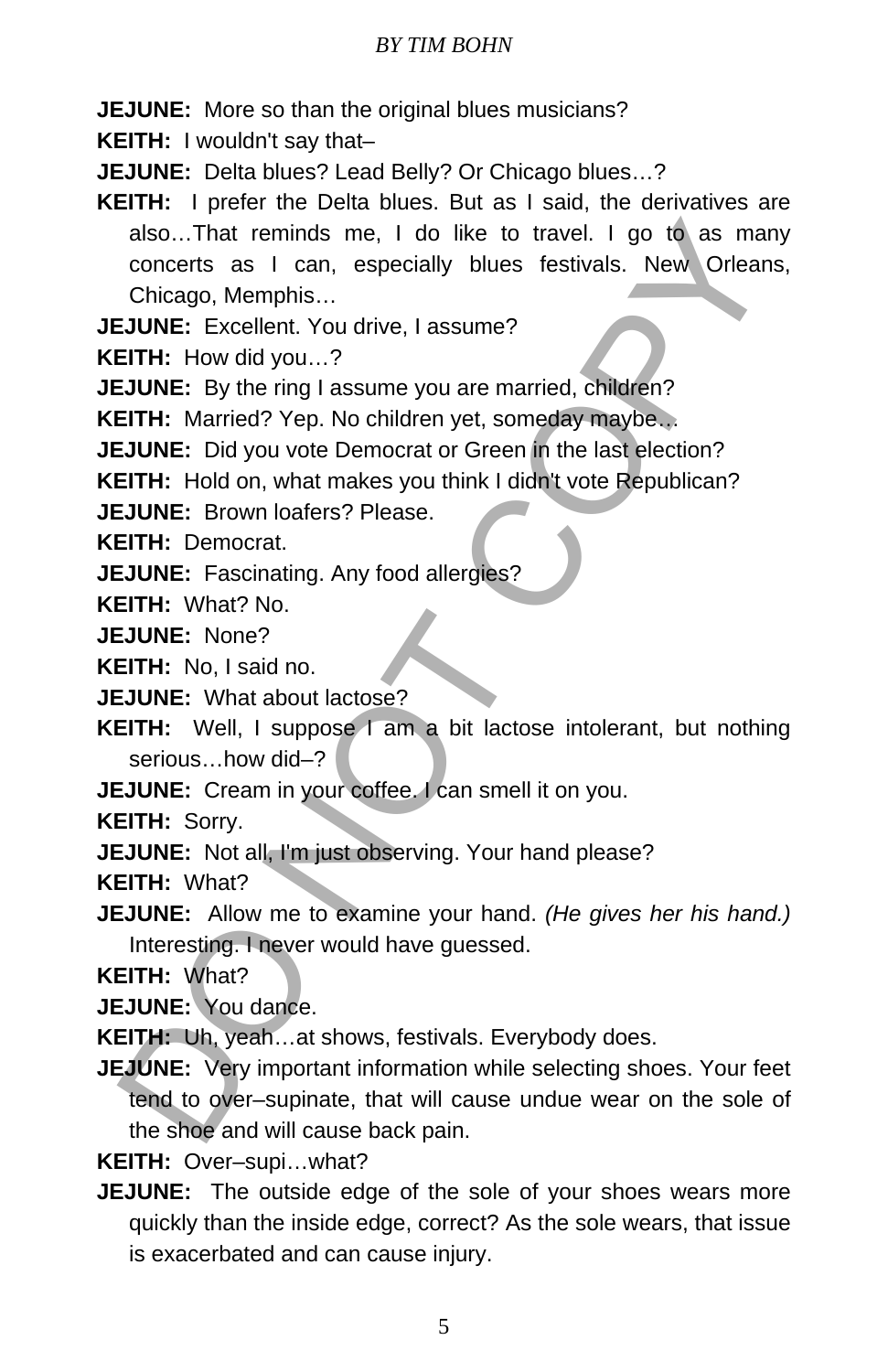**KEITH:** How can you tell that from my hand?

**JEJUNE:** Allow me. *(She runs her hand down his spine and makes a tiny adjustment. His posture improves and he smiles.)* There.

**KEITH:** Wow, that felt... I didn't even know my back was sore!

**JEJUNE:** Does dancing make you happy?

**KEITH:** Happy? I mean, I like to dance–

**JEJUNE:** You feel free, the music moves through you and your partner, your wife?

**KEITH:** Of course!

**JEJUNE:** Moves with you. You are never closer to her than in that wordless communion.

**KEITH:** I guess, yeah. You're right.

**JEJUNE:** But you tire before her.

**KEITH:** No, not really. We both like to sit out a few dances.

**JEJUNE:** Please, Keith, don't lie to yourself. She is unsatisfied, but tells you it's okay. She's tired too. But all she really wants is to continue the dance, to be with you, moving and sweating and pulsing to the music. EITH: Wow, that felt...I didn't even know my back was sore!<br>
SUME: Does dancing make you happy?<br>
EITH: Happy? I mean, I like to dance—<br>
EITH: Happy? I mean, I like to dance—<br>
SUME: You feel free, the music moves through yo

**KEITH:** Unsatisfied?

**JEJUNE:** You also like jazz music, zydeco, and...even pop music.

**KEITH:** Well, sure.

**JEJUNE:** But the fast beats are too exhausting to dance to. So you forbid yourself to be drawn in, afraid of even more failure.

**KEITH:** Failure? No, I just–

**JEJUNE:** Your wife. What's her name?

**KEITH:** Wendy.

**JEJUNE:** Wendy wants you to dance like a dervish. Swirling and swinging her to the throbbing beat all night.

**KEITH:** Dervish?

**JEJUNE:** You've come to the right place, Keith.

**KEITH:** I have.

**JEJUNE:** Wait here.

**KEITH:** Okay.

*JEJUNE exits into the store. She returns with a trash can and a pair of shoes in a box.* 

6

*THIS SCRIPT IS PROVIDED AS A COURTESY FOR INTERNET READING. NO PERFORMANCE RIGHTS CONVEYED*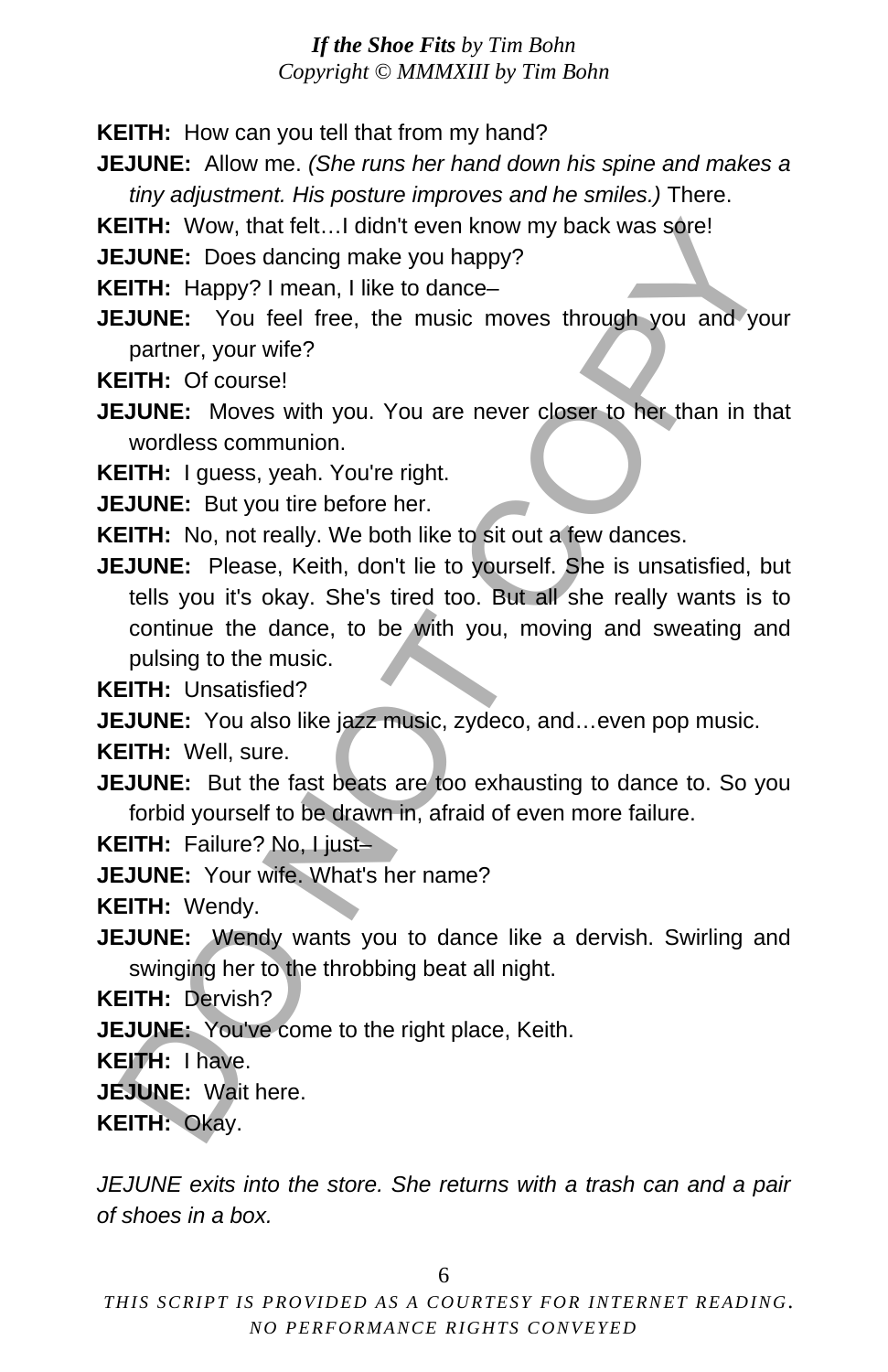**JEJUNE:** Put these on, Keith.

**KEITH:** All right. *(KEITH starts to change his shoes, when he removes a shoe he looks about for somewhere to put it, JEJUNE takes both shoes and throws them away.)* Hey!

**JEJUNE:** Trust me, Keith. Leave those shoes of impotence behind you. Embrace your new shoes.

**KEITH:** These aren't my size. I wear an 11, these are 10 1/2.

**JEJUNE:** You wear a 10 1/2.

**KEITH:** I think I know what size shoes I wear.

**JEJUNE:** No, you don't. Put them on.

**KEITH:** These fit great.

**JEJUNE:** Of course.

**KEITH:** Oh. My. God. These feel amazing!

**JEJUNE:** Indeed. Now, dance with me. *(Sultry jazz music begins.)*

**KEITH:** I shouldn't.

**JEJUNE:** Let me show you what those shoes can do… *(She takes him up and swirls him across the floor.)*

**KEITH:** Oh, my!

**JEJUNE:** Feel the music moving through you, through us!

**KEITH:** Yeah, I do.

**JEJUNE:** Feel the Earth through your shoes, energizing us, feeding us!

**KEITH:** I do!

**JEJUNE:** You are alive! Virile! Strong!

**KEITH:** I am virile!

**JEJUNE:** Dip me!

**KEITH:** I will! *(KEITH dips JEJUNE. The music stops, they are both panting heavily. After a moment, they compose themselves.)* SJUNE: Trust me, Keith. Leave those shoes of impotence behit<br>you. Embrace your new shoes.<br>ETH: These aren't my size. I wear an 11, these are 10 1/2.<br>ETH: These aren't my size. I wear an 11, these are 10 1/2.<br>EJUNE: You wea

**JEJUNE:** You were incredible.

**KEITH:** I kinda was, wasn't I? But, you, you've got moves I've never seen.

**JEJUNE:** I was merely following you. You must buy those shoes.

**KEITH:** I thought I might look around–

**JEJUNE:** No. Those shoes are for you. Cash or credit?

**KEITH:** Well, how much are they?

**JEJUNE:** Price does not matter.

**KEITH:** That's ridiculous. How much?